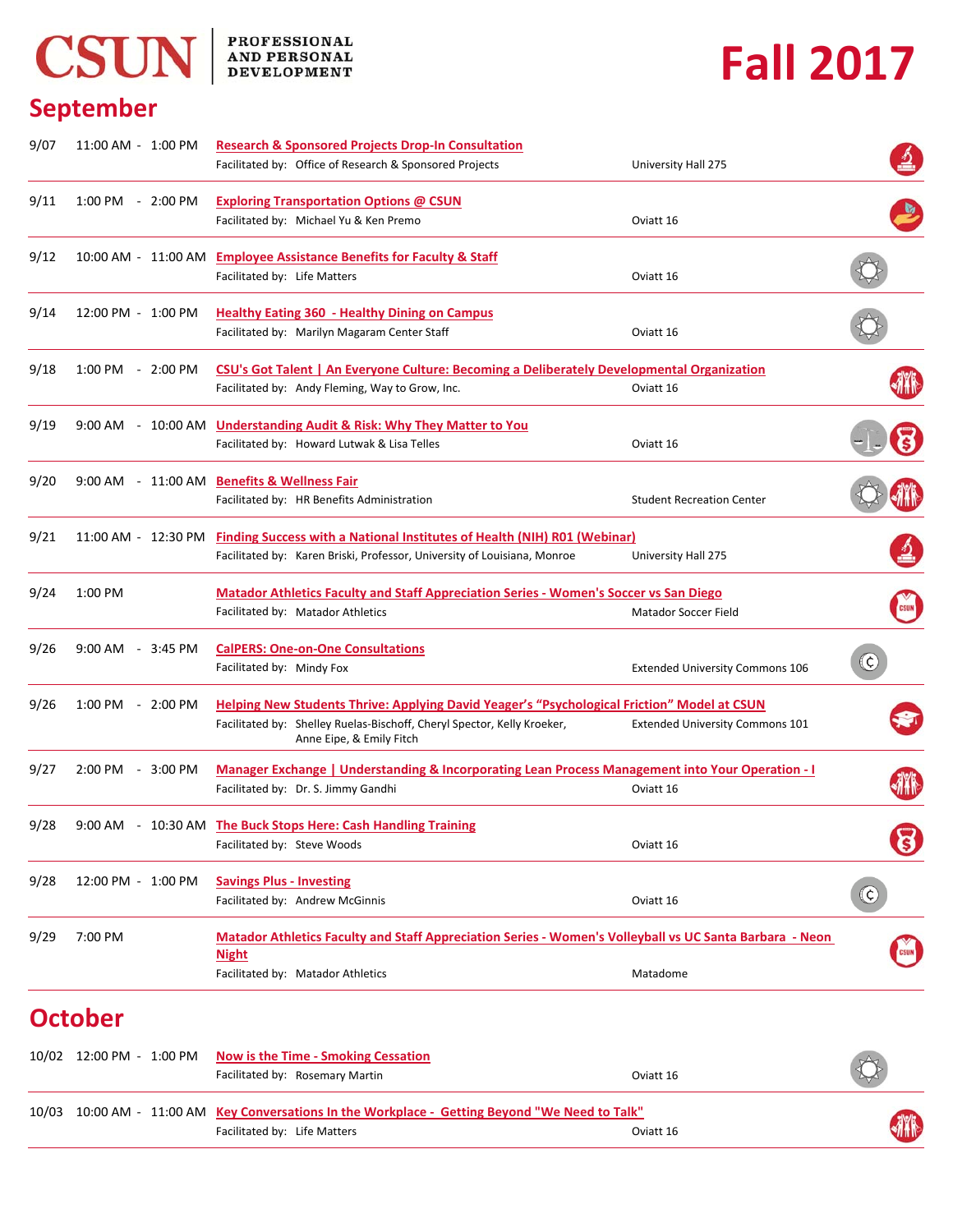|                           | 10/04 9:00 AM - 10:00 AM Payroll Basics: For Timekeepers and Approvers<br>Facilitated by: Brian Cummins                                                                                              | Oviatt 16                                      |                  |
|---------------------------|------------------------------------------------------------------------------------------------------------------------------------------------------------------------------------------------------|------------------------------------------------|------------------|
|                           | 10/04 12:00 PM - 12:55 PM Identity Theft Prevention<br>Facilitated by: Stacey Nowak                                                                                                                  | Police Services, 2nd Fl Training Rm            | $\mathbb{R}$     |
| 10/04 12:00 PM - 1:00 PM  | <b>Walkability Wednesday: Campus Sustainability Tour</b><br>Facilitated by: Austin Eriksson & Sarah Johnson                                                                                          | Santa Susanna Hall 115                         |                  |
| 10/05 7:00 PM             | Matador Athletics Faculty and Staff Appreciation Series - Men's Soccer vs UC Santa Barbara - Soccer Fan Fair<br>Facilitated by: Matador Athletics                                                    | Matador Soccer Field                           |                  |
| 10/05 11:00 AM - 1:00 PM  | <b>Research &amp; Sponsored Projects Drop-In Consultation</b><br>Facilitated by: Office of Research & Sponsored Projects                                                                             | University Hall 275                            |                  |
|                           | 10/10 9:00 AM - 10:15 AM Making CSUN's eTravel Solution Your Roadmap to Seamless Travel Reimbursements<br>Facilitated by: Annie Dang, Cynthia De La Fuente, Christine Dorman, &<br>Debbie Whitchurch | Oviatt 16                                      |                  |
| 10/10 2:00 PM - 3:00 PM   | <b>Understanding and Responding to Campus Sexual Violence</b><br>Facilitated by: Susan Hua & Paria Zandi                                                                                             | Oviatt 16                                      |                  |
|                           | 10/11 9:00 AM - 11:00 AM Serving and Protecting Minor Students (Under 18 Years of Age) on Campus<br>Facilitated by: Praesidium Training                                                              | <b>Extended University Commons 101</b>         |                  |
| 10/11 1:30 PM - 3:30 PM   | Serving and Protecting Minor Students (Under 18 Years of Age) on Campus<br>Facilitated by: Praesidium Training                                                                                       | <b>Extended University Commons 101</b>         |                  |
| 10/12 12:00 PM - 1:00 PM  | <b>Healthy Eating 360 - Healthy Holiday Meals and Celebrations</b><br>Facilitated by: Marilyn Magaram Center Staff                                                                                   | Oviatt 16/Sequoia Hall 112                     |                  |
|                           | 10/17 10:00 AM - 12:00 PM CalPERS Seminar: Planning for Your Retirement<br>Facilitated by: Mindy Fox                                                                                                 | <b>Extended University Commons 101</b>         | $(\mathfrak{c})$ |
|                           | 10/18 9:00 AM - 10:30 AM Performance Management: Drafting Effective Evaluations & Providing Useful Feedback - MPPs Only<br>Facilitated by: Toni Strauja                                              | Oviatt 16                                      |                  |
| 10/18 1:00 PM             | <b>Matador Athletics Faculty and Staff Appreciation Series - Men's Soccer vs UC Riverside</b><br>Facilitated by: Matador Athletics                                                                   | Matador Soccer Field                           | <b>GSUN</b>      |
|                           | 10/19 9:00 AM - 11:00 AM Q.P.R. Suicide Prevention Training: Question, Persuade, Refer<br>Facilitated by: Anne Eipe                                                                                  | Oviatt 16                                      |                  |
| 10/19 12:00 PM - 12:55 PM | <b>Maintaining a Proactive Approach to Personal Safety</b><br>Facilitated by: Stacey Nowak                                                                                                           | Police Services, 2nd Fl Training Rm            |                  |
| 10/24 2:00 PM - 3:00 PM   | <b>International Travel 101</b><br>Facilitated by: Cyndi Paull, Marlene Gale, Lisa Telles                                                                                                            | Oviatt 16                                      |                  |
| 10/24 12:00 PM - 1:00 PM  | <b>Learning Can Be Fun and Almost Free: The CSU Fee Wavier &amp; Reduction Program Benefit</b><br>Facilitated by: Nikki Valadez, Nick Alexander, Frank Calderon, & Phyllis<br>Delgado                | Oviatt 16                                      |                  |
| 10/25 9:30 AM - 3:15 PM   | <b>Sustainability Day - Sustainabe Food</b><br>Facilitated by: Institute for Sustainability                                                                                                          | Northridge Center, University Student<br>Union |                  |
|                           | 10/25 9:30 AM - 11:00 AM Workplace Violence/Surviving an Active Shooter Incident - Part I<br>Facilitated by: Anne Glavin and Kristina de la Vega                                                     | Police Services, 2nd Fl Training Rm            |                  |
| 10/25 2:00 PM - 3:00 PM   | <b>Manager Exchange   Project Management and Athletics</b><br>Facilitated by: Brandon Martin, Ryan Swartwood, Dawn Ellerbe                                                                           | Oviatt 16                                      |                  |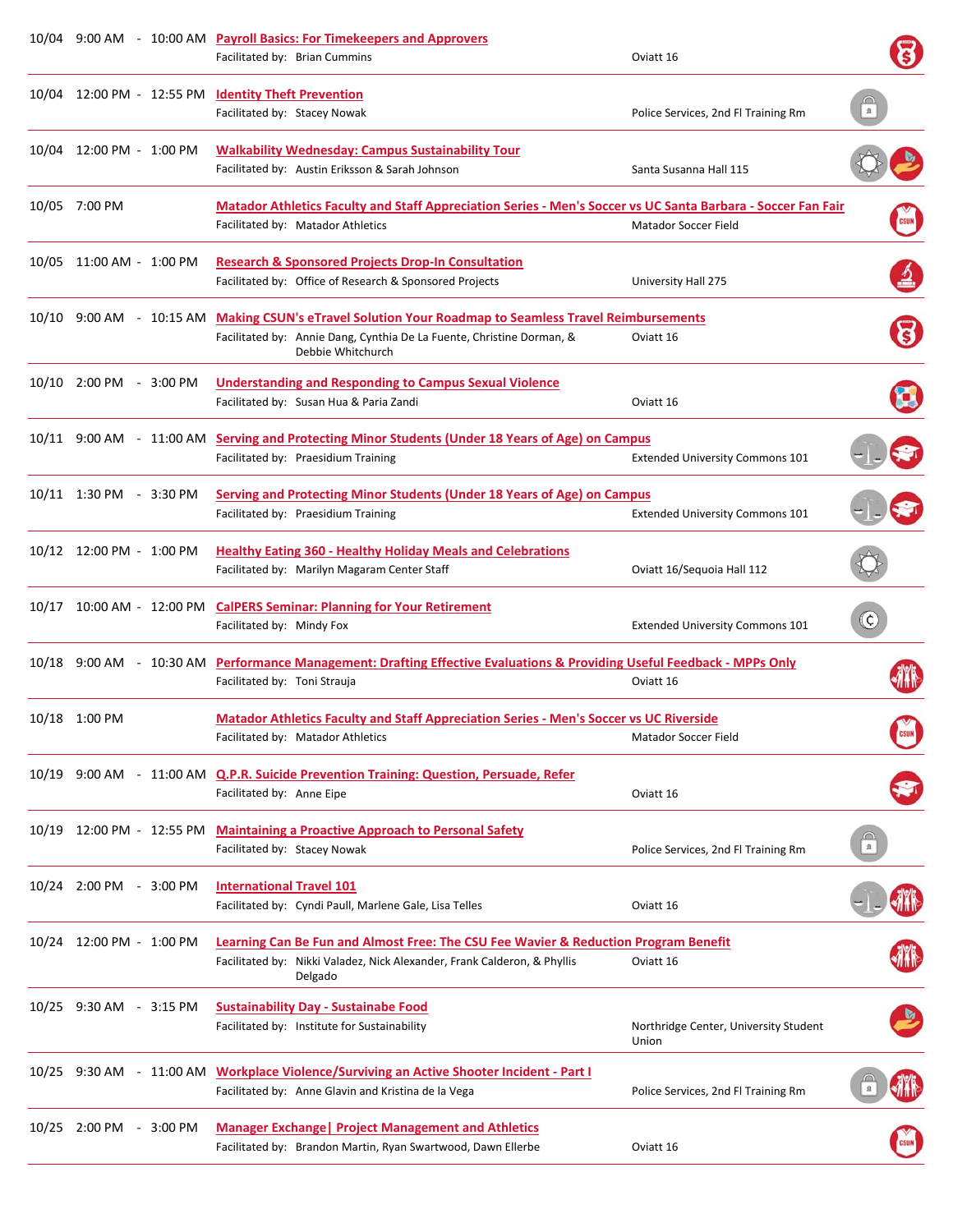| 10/26 11:00 AM - 12:00 PM CSU's Got Talent   15 Secrets Successful People Know About Time Management |  |                                                                                                                                                  |                                        |                             |
|------------------------------------------------------------------------------------------------------|--|--------------------------------------------------------------------------------------------------------------------------------------------------|----------------------------------------|-----------------------------|
|                                                                                                      |  | Facilitated by: Kevin Kruse, CEO of Leadx                                                                                                        | Oviatt 16                              |                             |
|                                                                                                      |  | 10/26 10:00 AM - 11:00 AM Transitioning to Retirement<br>Facilitated by: Life Matters                                                            | Oviatt 16                              |                             |
| <b>November</b>                                                                                      |  |                                                                                                                                                  |                                        |                             |
|                                                                                                      |  | 11/01 9:30 AM - 11:00 AM Workplace Violence/Surviving an Active Shooter Incident - Part 2<br>Facilitated by: Anne Glavin and Kristina de la Vega | Police Services, 2nd Fl Training Rm    |                             |
|                                                                                                      |  | 11/02 9:00 AM - 11:00 AM Being at Your Best: Knowing Your True Colors and How Best to Work with Others<br>Facilitated by: Bridget Sampson        | Extended University Commons, EU 101    |                             |
| 11/02 11:00 AM - 1:00 PM                                                                             |  | <b>Research &amp; Sponsored Projects Drop-In Consultation</b><br>Facilitated by: Office of Research & Sponsored Projects                         | University Hall 275                    |                             |
| 11/03 9:00 AM - 12:30 PM                                                                             |  | <b>American Red Cross Adult CPR and AED (Automated Extended Defibrillator)</b><br>Facilitated by: Daniel Castellon                               | Oviatt 16                              |                             |
| 11/06 12:00 PM - 1:00 PM                                                                             |  | <b>Stress Reduction</b><br>Facilitated by: Kaiser Permanente                                                                                     | Oviatt 16                              |                             |
| 11/07 11:30 AM - 1:00 PM                                                                             |  | <b>Pathways to Healing - Coping with Compassion Fatigue</b><br>Facilitated by: Life Matters                                                      | Oviatt 16                              |                             |
| 11/08 12:00 PM - 1:00 PM                                                                             |  | Tips to Save Money and Reduce your Environmental Impact Workshop<br>Facilitated by: CSUN's Institute for Sustainability                          | Oviatt 16                              |                             |
| 11/08  10:00 AM - 11:00 AM                                                                           |  | <b>Office Ergonomics</b><br>Facilitated by: Daniel Castellon                                                                                     | Oviatt 16                              |                             |
| 11/13 2:00 PM - 3:30 PM                                                                              |  | <b>Risky Business Week   Managing Volunteers on Campus (Webinar)</b><br>Facilitated by: Risk Management                                          | Oviatt 16                              |                             |
| 11/13 12:00 PM - 1:30 PM                                                                             |  | <b>Fidelity 403B Workshop</b><br>Facilitated by: Christel Whittier                                                                               | <b>Extended University Commons 101</b> | $\mathfrak{C}$              |
|                                                                                                      |  | 11/13 10:00 AM - 11:30 AM Supporting Student Success: Understanding and Helping Students<br>Facilitated by: Shelley Ruelas-Bischoff              | Oviatt 16                              |                             |
|                                                                                                      |  | 11/14 10:00 AM - 11:30 AM Risky Business Week   Mitigating Travel Risk (Webinar)<br>Facilitated by: Risk Management                              | Oviatt 16                              |                             |
|                                                                                                      |  | 11/15 10:00 AM - 11:30 AM Risky Business Week   URMIA Topic of the Week (Webinar)<br>Facilitated by: Risk Management                             | Oviatt 16                              |                             |
| 11/16 9:00 AM - 3:45 PM                                                                              |  | <b>CalPERS One-on-One Consultations</b><br>Facilitated by: Mindy Fox                                                                             | <b>Extended University Commons 106</b> | $(\boldsymbol{\mathsf{c}})$ |
| 11/16 2:00 PM - 3:00 PM                                                                              |  | CSU's Got Talent   Leader as Coach: Save Time & Solve Problems by Asking the Right Questions<br>Facilitated by: Julia Heatherwick                | TBA                                    |                             |
| 11/16 2:00 PM - 3:00 PM                                                                              |  | <b>CSUN Rise: Maximizing the Identity System &amp; Positioning Platform</b><br>Facilitated by: Kevin Lizarraga                                   | Oviatt 16                              |                             |
|                                                                                                      |  | 11/16 10:00 AM - 11:30 AM Risky Business Week   Risk Leadership on Campus (Webinar)<br>Facilitated by: Risk Management                           | Oviatt 16                              |                             |
|                                                                                                      |  | 11/17 10:00 AM - 11:30 AM Risky Business Week   Data Breach 101 (Live Presentation)<br>Facilitated by: Risk Management                           | Oviatt 16                              |                             |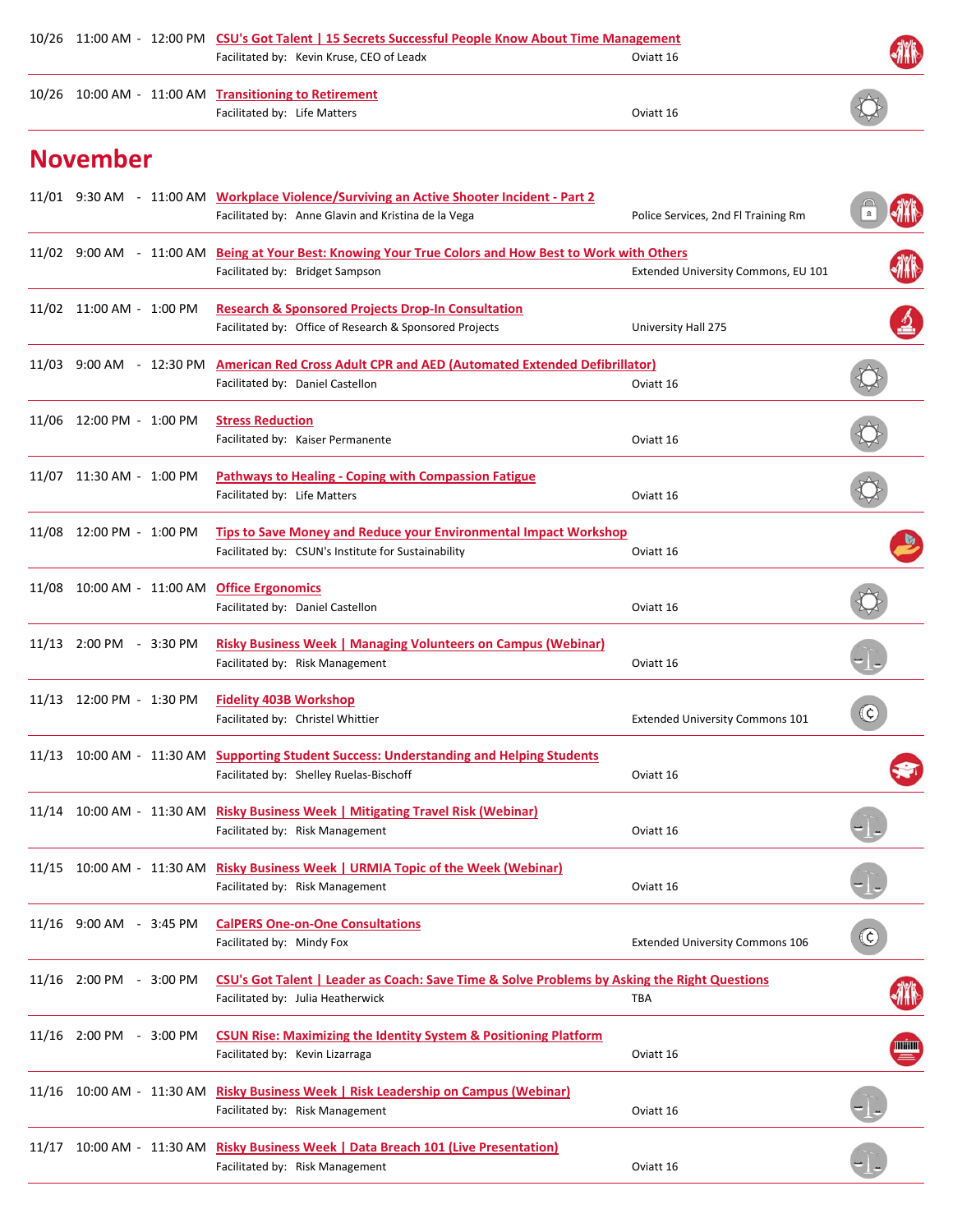|               | 11/28 2:00 PM - 3:00 PM                | Manager Exchange   A Conversation on Employee Engagement with CSUN Leaders                            |                                        |                          |
|---------------|----------------------------------------|-------------------------------------------------------------------------------------------------------|----------------------------------------|--------------------------|
|               |                                        | Facilitated by: Kristina de la Vega & Dwayne Cantrell                                                 | Oviatt 16                              |                          |
|               |                                        | 11/28 10:00 AM - 11:30 AM Understanding How CSUN's Classification & Compensation System Works         |                                        |                          |
|               |                                        | Facilitated by: Mika Williamson & Lynn Marks                                                          | Oviatt 16                              |                          |
|               | 11/29 12:00 PM - 12:55 PM Cyber Safety |                                                                                                       |                                        |                          |
|               |                                        | Facilitated by: Stacey Nowak                                                                          | Police Services, 2nd Fl Training Rm    | $\mathbb{R}$             |
|               |                                        | 11/29 10:00 AM - 11:30 AM Benefitting From Our Differences   Engaging In Creative Conflict            |                                        |                          |
|               |                                        | Facilitated by: Susan Hua                                                                             | Oviatt 16                              |                          |
|               | 11/30 7:00 PM                          | <b>Matador Athletics Faculty and Staff Appreciation Series - Women's Basketball vs Weber State</b>    |                                        |                          |
|               |                                        | Facilitated by: Matador Athletics                                                                     | Matadome                               |                          |
|               | <b>December</b>                        |                                                                                                       |                                        |                          |
|               | 12/04 5:30 PM - 8:30 PM                | radKIDS - Ages 5-7 years (5-part workshop)                                                            |                                        |                          |
|               |                                        | Facilitated by: Sergeant Gudani & Corporal Reyes                                                      | Police Services, 2nd Fl Training Rm    | $\bigcap_{n=1}^{\infty}$ |
|               |                                        | 12/06 9:00 AM - 10:00 AM The Intricacies of University Budgeting                                      |                                        |                          |
|               |                                        | Facilitated by: Sharon Eichten                                                                        | Oviatt 16                              |                          |
|               | 12/07 11:00 AM - 1:00 PM               | <b>Research &amp; Sponsored Projects Drop-In Consultation</b>                                         |                                        |                          |
|               |                                        | Facilitated by: Office of Research & Sponsored Projects                                               | University Hall 275                    |                          |
|               | 12/09 7:00 PM                          | <b>Matador Athletics Faculty and Staff Appreciation Series - Men's Basketball vs Loyola Marymount</b> |                                        |                          |
|               |                                        | Facilitated by: Matador Athletics                                                                     | Matadome                               | CSUN                     |
|               | 12/12 9:00 AM - 3:45 PM                | <b>CalPERS One-on-One Consultations</b>                                                               |                                        |                          |
|               |                                        | Facilitated by: Mindy Fox                                                                             | <b>Extended University Commons 106</b> | $\rm (c)$                |
|               | 12/12 5:30 PM - 8:30 PM                | <b>The Basics of Pepper Spray</b>                                                                     |                                        |                          |
|               |                                        | Facilitated by: Stacey Nowak                                                                          | Police Services, 2nd Fl Training Rm    | $\bigcap_{\mathbf{a}}$   |
|               |                                        | 12/12 10:00 AM - 11:00 AM CSU's Got Talent   Reach: The Secret to Stepping Outside Your Comfort Zone  |                                        |                          |
|               |                                        | Facilitated by: Andy Molinsky, Professor/Author                                                       | Oviatt 16                              |                          |
|               | 12/13 2:00 PM - 4:30 PM                | <b>Fidelity One-on-One - Help Desk</b>                                                                |                                        |                          |
|               |                                        | Facilitated by: Christel Whittier                                                                     | <b>Extended University Commons 106</b> | $^\copyright$            |
|               | 12/13 12:00 PM - 1:30 PM               | <b>Fidelity 403B Workshop</b>                                                                         |                                        |                          |
|               |                                        | Facilitated by: Christel Whittier                                                                     | <b>Extended University Commons 101</b> | $\odot$                  |
| <b>Series</b> |                                        |                                                                                                       |                                        |                          |

| 8/25 | 9:00 AM                       | - $12:00 \text{ PM}$ New Employee Welcome Orientation (9/27, 10/27, 11/30)<br>Facilitated by: Human Resources          | Oviatt 16                        |  |
|------|-------------------------------|------------------------------------------------------------------------------------------------------------------------|----------------------------------|--|
| 8/28 | 10:30 AM - 1:00 PM            | Lunch Time Express Begins, (Weekly M & W, ends on 12/13)<br>Facilitated by: SRC Trainers                               | <b>Student Recreation Center</b> |  |
| 9/06 | 12:00 PM - 1:00 PM            | <b>Matador Masters - Faculty &amp; Staff Toastmasters (1st &amp; 3rd Wednesday)</b><br>Facilitated by: Faculty & Staff | Oviatt 16                        |  |
| 9/11 | 5:30 PM<br>$-6:20 \text{ PM}$ | Commit To Be Fit (Weekly M-TH, ends on 11/30)<br>Facilitated by: Kim Henige & Shabnam Isam                             | Redwood Hall 200                 |  |
| 9/11 | 12:00 PM - 1:00 PM            | Mindfulness Mondays Begin (Weekly M, ends on 11/20)<br>Facilitated by: Institute of Community Health and Wellbeing     | Santa Susanna Hall 108           |  |